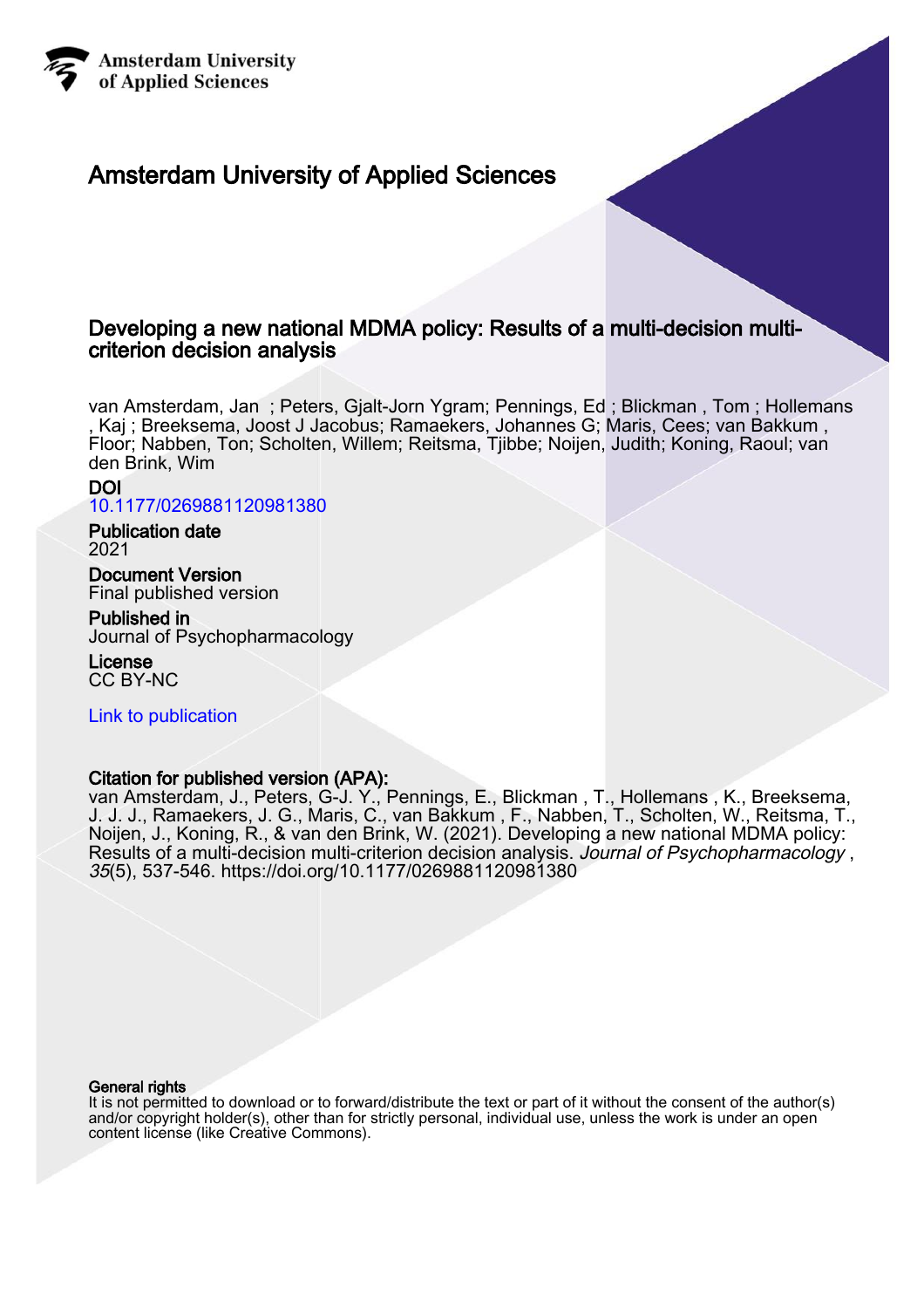# **Developing a new national MDMA policy: Results of a multi-decision multi-criterion decision analysis**

**Jan van Amsterdam<sup>1</sup> <b>D**, Gialt-Jorn Ygram Peters<sup>2</sup> **D**, Ed Pennings<sup>3</sup>, **Tom Blickman<sup>4</sup>, Kaj Hollemans<sup>5</sup>, Joost J Jacobus Breeksema<sup>6</sup> <b>D**, **Johannes G Ramaekers7, Cees Maris8, Floor van Bakkum9, Ton Nabben<sup>10</sup>, Willem Scholten<sup>11</sup>, Tiibbe Reitsma<sup>12</sup>, Judith Noijen<sup>9</sup> <b>D**, Raoul Koning<sup>9</sup> and Wim van den Brink<sup>1</sup>

# Psychopharm

*Journal of Psychopharmacology* 2021, Vol. 35(5) 537–546  $\circ$  The Author(s) 2021

Article reuse guidelines: [sagepub.com/journals-permissions](https://uk.sagepub.com/en-gb/journals-permissions) DOI: 10.1177/0269881120981380 [journals.sagepub.com/home/jop](https://journals.sagepub.com/home/jop) **SSAGE** 

#### **Abstract**

**Background:** Ecstasy (3,4-methylenedioxymethamphetamine (MDMA)) has a relatively low harm and low dependence liability but is scheduled on List I of the Dutch Opium Act ('hard drugs'). Concerns surrounding increasing MDMA-related criminality coupled with the possibly inappropriate scheduling of MDMA initiated a debate to revise the current Dutch ecstasy policy.

**Methods:** An interdisciplinary group of 18 experts on health, social harms and drug criminality and law enforcement reformulated the science-based Dutch MDMA policy using multi-decision multi-criterion decision analysis (MD-MCDA). The experts collectively formulated policy instruments and rated their effects on 25 outcome criteria, including health, criminality, law enforcement and financial issues, thematically grouped in six clusters.

**Results:** The experts scored the effect of 22 policy instruments, each with between two and seven different mutually exclusive options, on 25 outcome criteria. The optimal policy model was defined by the set of 22 policy instrument options which gave the highest overall score on the 25 outcome criteria. Implementation of the optimal policy model, including regulated MDMA sales, decreases health harms, MDMA-related organised crime and environmental damage, as well as increases state revenues and quality of MDMA products and user information. This model was slightly modified to increase its political feasibility. Sensitivity analyses showed that the outcomes of the current MD-MCDA are robust and independent of variability in weight values.

**Conclusion:** The present results provide a feasible and realistic set of policy instrument options to revise the legislation towards a rational MDMA policy that is likely to reduce both adverse (public) health risks and MDMA-related criminal burden.

#### **Keywords**

Ecstasy, XTC, MDMA, risk assessment, MCDA, adverse effects, criminality

# **Introduction**

Ecstasy (3,4-methylenedioxymethamphetamine (MDMA)) is a widely used drug, mainly by urban, higher educated, young adults at dance events and house parties (Nabben, 2010). Typically, ecstasy is used only a few times a year (Nabben et al., 2018; Szigeti et al., 2018; Van Laar and Van Ooyen-Houben, 2017). In the Netherlands, MDMA was placed on List I of the Dutch Opium Act ('hard drugs'; Schedule A in the UK) in 1988, that is, three years after the World Health Organization (WHO) Expert Committee on Drug Dependence had recommended that MDMA should be included in Schedule I of the 1971 Convention on Psychotropic Substances. The basis for this decision was unclear, and still is. The WHO technical report stated that at that time, there were no data 'available concerning its clinical abuse liability, nature and magnitude of associated public health or social problems, or epidemiology of its use and abuse' (WHO, 1985). Therefore, it remains unclear why MDMA was classified as a substance 'whose liability to abuse constitutes an especially serious risk to public health' (WHO, 2003). One argument for 'scheduling' MDMA in Schedule I was that there was insufficient evidence for any therapeutic benefit. In The Netherlands, MDMA was scheduled on List I of the Opium Act because of concerns about large-scale trade and production of ecstasy, not

- 1Department of Psychiatry, Amsterdam University Medical Center, University of Amsterdam, Amsterdam, The Netherlands
- 2Faculty of Psychology, Open University of the Netherlands, Heerlen, **Netherlands**
- 3The Maastricht Forensic Institute, Maastricht, The Netherlands 4TNI, Amsterdam, The Netherlands
- 
- 5KH Legal Advice, Den Haag, The Netherlands
- 6Department of Psychiatry, Leiden University Medical Center, Leiden, The Netherlands; University Centre of Psychiatry, University Medical Centre Groningen, Groningen, The Netherlands
- 7Department of Neuropsychology and Psychopharmacology, Faculty of Neuroscience and Psychology, Maastricht University, Maastricht, The Netherlands
- 8Faculty of Law, University of Amsterdam, Amsterdam, The Netherlands
- 9Jellinek, Amsterdam, The Netherlands
- 10Department of Urban Management, Faculty Society and Law,
- Amsterdam University of Applied Sciences, Amsterdam, The Netherlands
- 11Willem Scholten Consultancy, Lopik, The Netherlands
- 12Stichting Drugsbeleid, Haarlem, The Netherlands

#### **Corresponding author:**

Jan van Amsterdam, AMC, P.O. Box 75867, Amsterdam, 1070AW, The Netherlands.

Email: [jan.van.amsterdam@amc.uva.nl](mailto:jan.van.amsterdam@amc.uva.nl)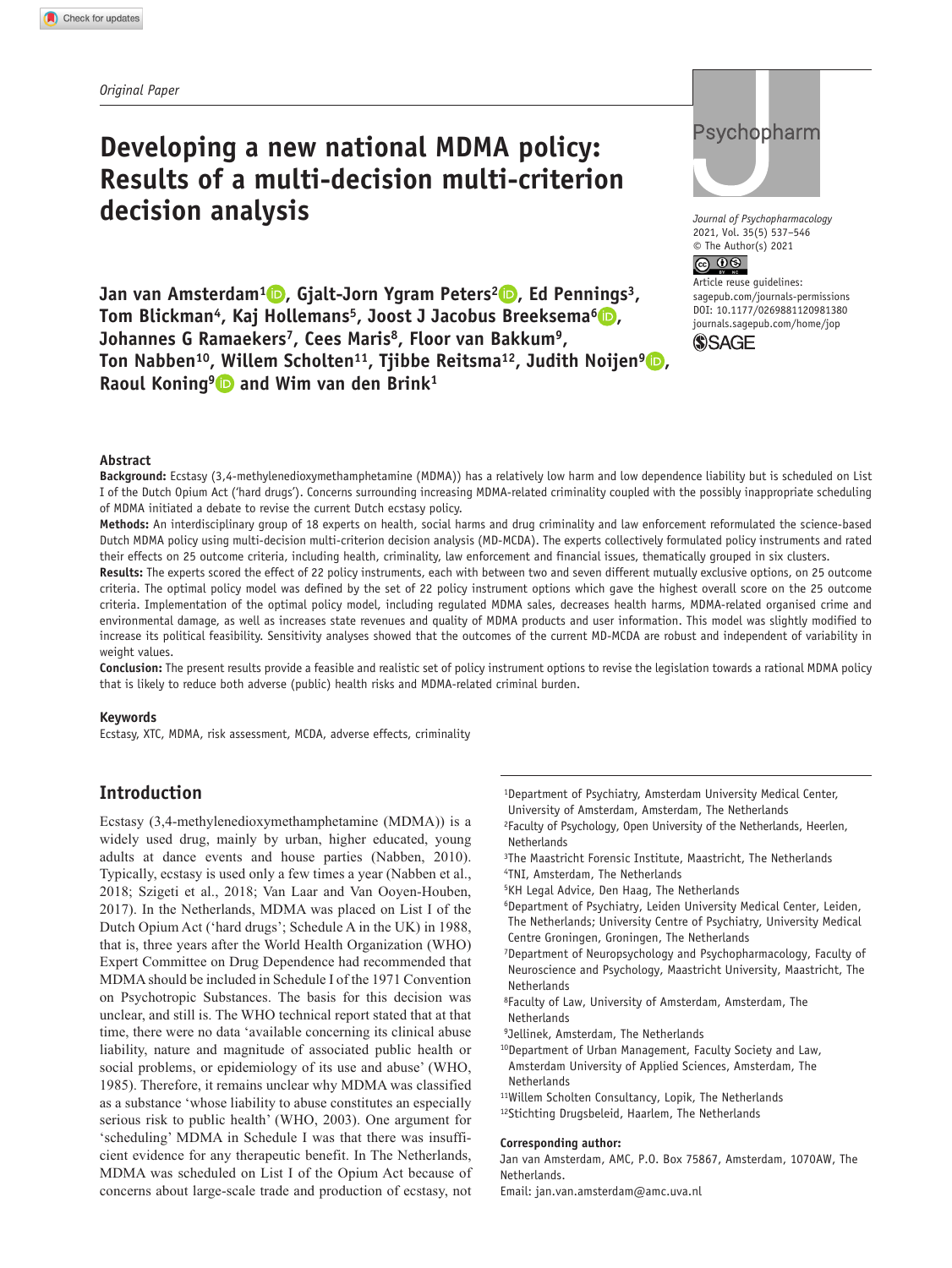

**Figure 1.** The six steps of the multi-decision multi-criterion decision analysis. Wcl1 to Wcl6 represent the six cluster weight factors; W1 × Wcl1 (in Table 3 described as W1  $\times$  W2): 25 overall weight factors; Scn to Scn+1 are the scores for the policy options obtained in step 4; multiplication of the overall weight factor of the criterion with Scn gives the weighted option score. Summation of 22 weighted selected policy options gives the overall score (final score) of a constructed model.

because of emerging health concerns. Despite this listing, lastyear prevalence of ecstasy use has steadily increased ever since, but stabilised in recent years at around 3% of the adult population (Van Laar et al., 2019). Another issue is that MDMA has meanwhile been recognized as a promising pharmacological add-on to psychotherapy of patients with PTSD. Such benefits, as well as the adverse effects and health risks of MDMA, have been recently reviewed (Van Amsterdam et al., 2020a, 2020b).

The dependence liability of MDMA is low, and its use is generally less harmful than other List I drugs (e.g. amphetamine, cocaine and heroin; Nutt et al., 2010; Van Amsterdam et al., 2010). One may therefore question whether the current scheduling of MDMA is justified. Despite being a List I substance, MDMA is illegally produced in The Netherlands in large quantities and further distributed worldwide. The illegal MDMA production in The Netherlands has been accompanied by a steady increase in serious crime, including the dumping of chemical waste by clandestine drug laboratories, money laundering, threats to civil servants and the penetration of criminal interests in the 'upper world' in the last two decades (Tops et al., 2018; Tops and Tromp, 2019). Faced with increasing public awareness of a possibly inappropriate scheduling of MDMA and the growing concerns about MDMA-related crime, many Dutch policymakers and influencers are currently considering a revision of the national MDMA policy.

To provide a rational basis for this challenging task, a multidisciplinary group of 18 experts was invited to participate in decision meetings to develop a science-based and politically feasible MDMA policy (Hall and Lynskey, 2009). Using the multidecision multi-criteria decision analysis (MD-MCDA) approach, a more extensive variant of MCDA (Nutt et al., 2010; Rogeberg et al., 2018), the experts formulated 95 policy instrument options and scored their effects on 25 outcome criteria. The experts' final aim was to identify the optimal MDMA policy model, that is, a policy model with the highest gain and the lowest damage in terms of public health, criminality, financial burden and other factors. In MD-MCDA, weighting factors are assigned to the outcome criteria which allow subsequent summation of effects on a set of unrelated outcomes (e.g. health harms plus crime-related costs). The MCDA approach was previously successfully applied to rank four policy models for alcohol and cannabis (Rogeberg et al., 2018) and the relative harm of some 20 drugs (Van Amsterdam et al., 2015a, 2015b).

In the current report, we describe the MD-MCDA-facilitated definition of the rational and optimal MDMA policy model which was slightly fine-tuned to increase the political feasibility. The present results may guide the development of feasible and realistic instruments to revise the legislation of a rational MDMA policy that considers both adverse (public) health risks and MDMA-related criminal burden.

## **Methods**

#### *MD-MCDA assessment procedure*

A consensus procedure using MD-MCDA was applied with different iterations, considering previously obtained information to reach the next rating; that is, with each iteration, this information is passed on to the next iteration. The different steps in this process are outlined below (see also Figure 1).

#### *Step 1: Selection of experts*

The steering group (J.v.A., G.J.P., F.B., T.N. and J.N.) invited 18 experts to participate in the expert panel. The prerequisite for selection was that every expert had a specific expertise and was independent or acted independently, that is, they were not bound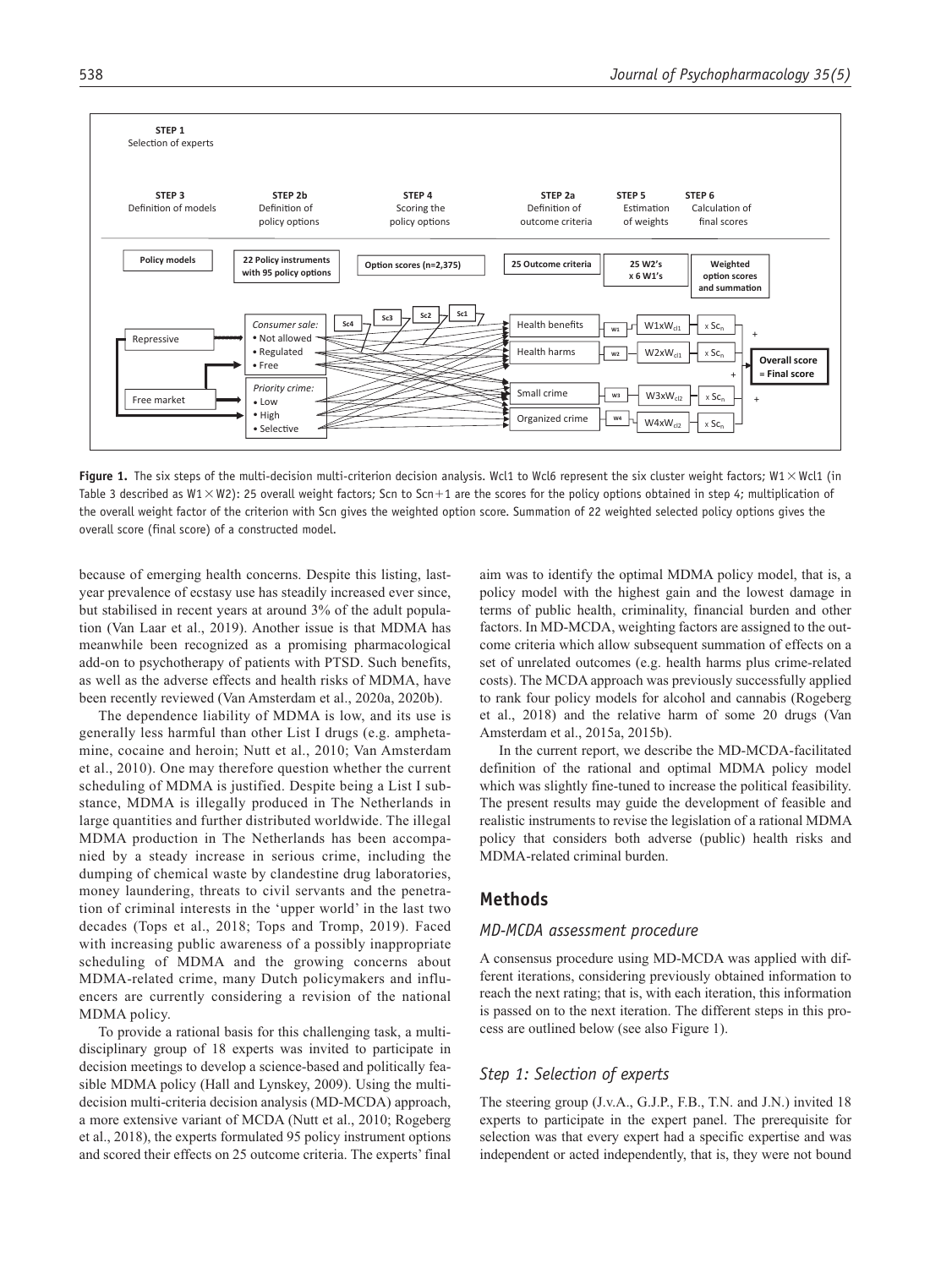|  | Table 1. Description of the 95 policy instrument options sorted per policy instrument $(n=22)$ . The 22 options with the description 'not applicable' |  |  |  |  |  |  |
|--|-------------------------------------------------------------------------------------------------------------------------------------------------------|--|--|--|--|--|--|
|  | (always scored as zero) are not included.                                                                                                             |  |  |  |  |  |  |

| Policy instruments |                                   | Policy instrument options |                                                                                                                                                        |  |  |  |  |  |
|--------------------|-----------------------------------|---------------------------|--------------------------------------------------------------------------------------------------------------------------------------------------------|--|--|--|--|--|
| Name<br>Nr.        |                                   | N                         | Description                                                                                                                                            |  |  |  |  |  |
| 1                  | Possession                        | 4                         | Tolerate user quantity, user quantity is legal and large possession tolerated, prohibit all or allow all                                               |  |  |  |  |  |
| 2                  | Packaging                         | 4                         | Plain message, prevention message, both messages or no requirements                                                                                    |  |  |  |  |  |
| 3                  | Advertising                       | 5                         | Age-related advertising, advertising on the packaging, only business to business, prohibit all or allow all                                            |  |  |  |  |  |
| 4                  | Sales (companies)                 | 5                         | Trade in ecstasy between companies: regulated, in analogy with commodity legislation, in analogy with<br>pharmaceutical legislation, prohibit or allow |  |  |  |  |  |
| 5                  | Sales (to users)                  | 5                         | Sales of ecstasy to consumers: regulated, in analogy with commodity legislation, in analogy with<br>pharmaceutical legislation, prohibit or allow      |  |  |  |  |  |
| 6                  | Age limit                         | 3                         | For purchase and/or use of legalised ecstasy: none, 18 or $>$ 18 years                                                                                 |  |  |  |  |  |
| 7                  | Penalisation                      | 3                         | Sanctioning of consumer, seller or none of the two in case of violation of age limit                                                                   |  |  |  |  |  |
| 8                  | Legal requirements<br>for selling | $\overline{c}$            | For sellers of legalised ecstasy: no criminal record and high drug education level or no requirements                                                  |  |  |  |  |  |
| 9                  | Pricing policy                    | 2                         | Pricing policy of legalised ecstasy: minimum price or no restrictions                                                                                  |  |  |  |  |  |
| 10                 | Quality rules                     | 2                         | To be set for ecstasy products: yes or no                                                                                                              |  |  |  |  |  |
| 11                 | Sanctioning QA rules <sup>a</sup> | 3                         | Sanctioning for violation of quality rules (none, light, heavy)                                                                                        |  |  |  |  |  |
| 12                 | Monitoring                        | 3                         | Level of monitoring product quality, prevalence and incidents: none, selective, regularly                                                              |  |  |  |  |  |
| 13                 | Health education                  | 3                         | Subsidising health education about ecstasy (not, minimally, largely)                                                                                   |  |  |  |  |  |
| 14                 | Control prevention                | 3                         | Drug control primarily by the government (not, weak, strong)                                                                                           |  |  |  |  |  |
| 15                 | Health information                | $\overline{c}$            | Focus on abstinence or harm reduction                                                                                                                  |  |  |  |  |  |
| 16                 | Type of government                | 4                         | National, regional, municipality or no governmental body is responsible for drug policy                                                                |  |  |  |  |  |
| 17                 | Production                        | 5                         | Production of MDMA <sup>b</sup> : regulated, in analogy with commodity legislation, in analogy with pharmaceutical<br>legislation, prohibit or allow   |  |  |  |  |  |
| 18                 | Export                            | 2                         | Legalise or not                                                                                                                                        |  |  |  |  |  |
| 19                 | International treaties            | 6                         | The Dutch position is an exceptional position, compliant, adjusted, tolerating, violating, inter se                                                    |  |  |  |  |  |
| 20                 | Fighting crime                    | 3                         | Prioritisation of fighting crime: low, selective for serious crime, high                                                                               |  |  |  |  |  |
| 21                 | Maximum penalty                   | 2                         | Increase for illegal production and trafficking of MDMA or not                                                                                         |  |  |  |  |  |
| 22                 | Confiscation                      | 2                         | Increase efforts to seize profits gained through MDMA production and trading or not                                                                    |  |  |  |  |  |
| Sum 1-22           |                                   | 73                        |                                                                                                                                                        |  |  |  |  |  |

aQA: Quality assurance

bMDMA: 3,4-methylenedioxymethamphetamine.

by or accountable to political parties or ministries involved in either drug policy or drug enforcement. The expertise represented in the expert panel included the following domains: pharmacology, toxicology, pharmacy, philosophy, ethics, anthropology, drug enforcement, epidemiology, neurobiology, medicine, philosophy of law, criminology, law, national and international drug policy, drug prevention and behavioral sciences.

# *Step 2: Definition of policy instruments and outcomes*

Every drug policy consists of a set of policy instruments with an impact on predefined outcomes. In step 2a, the experts selected 25 outcome criteria (e.g. prevalence of use, health and social harms, criminal burden, crime costs and stigmatisation) grouped in the following six clusters: (a) use, (b) user health, (c) crime, (d) financial, (e) international and (f) environment (cf. Table 1, upper panel). A seventh outcome cluster –  $(g)$  'consistent with either conservative or liberal values' – was included, but the scores were excluded from the analysis because of their high level of subjectivity. In step 2b, the expert group formulated 22 policy instruments, each having between two and seven options, thus resulting in 95 policy instrument options (cf. Table 1).

## *Step 3: Definition of five policy models*

A policy model is defined as a set of distinct choices for each of the 22 policy instruments, and the purpose of the MD-MCDA process is to identify the policy model that achieves the highest overall weighted score on the policy outcomes: the optimal model. To compare this optimal model to other commonly referenced policy proposals, we also defined four drug policy models by identifying how these would be defined in terms of our 22 instruments. These comparison models were (a) the coffee-shop model, (b) the adapted coffee-shop model, (c) the free market and (d) the repressive model. Models (a) and (b) reflect two drug models described in the current Dutch legislation: the coffeeshop model and the adapted coffee-shop model with legal production and delivery of cannabis to the coffee shop (Commission Knottnerus, 2018; Dutch Government, 2019c). Similarly, the free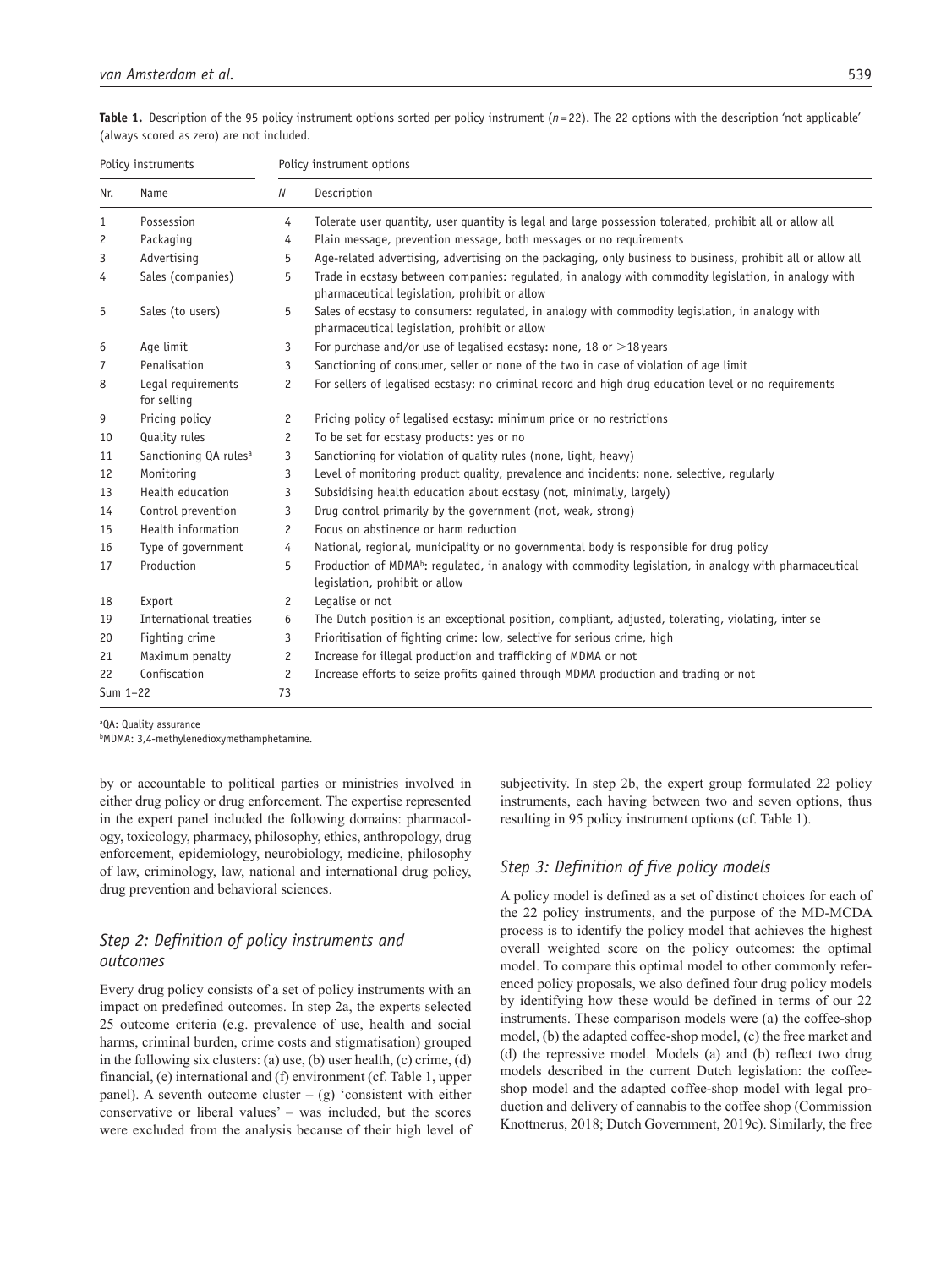| Nr. | Outcome                                            | Maximal<br>negative effect | Maximal<br>positive effect |
|-----|----------------------------------------------------|----------------------------|----------------------------|
| 2   | Magnitude of use (frequency and dose)              | $-100$                     | 50                         |
| 3   | Use by vulnerable groups                           | $-50$                      | 100                        |
| 8   | Shift to other (more harmful) drugs                | $-100$                     | 25                         |
| 11  | Criminalisation of users                           | $-100$                     | 50                         |
| 12  | Small crime                                        | $-100$                     | 50                         |
| 15  | International trafficking of MDMA                  | $-10$                      | 100                        |
| 17  | State revenue through VAT                          | 0                          | 100                        |
| 18  | State revenues through other taxes                 | $\Omega$                   | 100                        |
| 19  | Health-related costs                               | $-100$                     | 50                         |
| 23  | Damage due to international economic boycotts      | $-100$                     | 0                          |
| 24  | Damage due to international legal counter measures | $-100$                     | 0                          |
| 25  | Environmental damage (ethical consideration)       | $-40$                      | 100                        |

**Table 2.** Preset anchor values of outcome criteria if different from -100 or +100 (12 of 25 outcomes).

market and the repressive model (models (c) and (d)) with their typical characteristics were constructed by assembling the applicable policy options.

After the scoring of all policy options and the weight factors (see below), the optimal policy model was automatically generated by combining the 22 highest rated options per policy instrument. In a similar way, the worst policy model was assembled by combining the 22 lowest rated options. In some cases, two to three instrument options with the same score were applicable. The optimal model was slightly modified/tweaked to a so-called X-shop model to increase the political feasibility of the optimal model, and because it contained some mutually incompatible options. The X-shop model was constructed by selecting the applicable set of instrument options which legally impose regulated distribution and sales of ecstasy. The overall score of the five policy models was compared with that of the optimal and worst policy model.

# *Step 4: Scoring the effects of policy instrument options*

Based on their own expertise, the selected experts rated the effect of the policy instrument options on the outcome criteria. In addition, experts shared their expert information with the other members of the panel, and they were provided with an extensive state-of-the-art document, covering the published and grey literature about the 25 outcomes related to ecstasy (Van Amsterdam et al. 2020a, 2020b).

Each of the 22 policy instruments has several (2-7) possible options resulting in 95 policy instrument options, each of which may have a different impact on each of the 25 policy outcomes. Prior to scoring the 95 policy instrument options, consensus anchor values were set by the experts for each of the 25 outcomes, which represent the estimated maximal negative and maximal positive impact (effect) that a specific policy instrument can have on the outcome. As a rule, the anchors were set at zero for the current legal situation (i.e. MDMA on List I of the Dutch Opium Law), at  $-100$  for a maximal negative impact and at  $+100$ for a maximal positive impact compared to the current situation. However, for 12 of the 25 outcomes, the status quo more closely

approximated the worst or best possible situation. In such cases, the anchors were adjusted to reflect this (cf. Table 2; e.g. there are currently no economic boycotts so that the situation can only deteriorate, leading to a maximum anchor value of zero).

Guided by a moderator (who did not participate in the scoring), the experts rated the (relative) impact of each of the 95 policy instrument options on all 25 outcomes yielding  $2375 (95 \times 25)$ scores, where the score of the policy option reflecting the current situation was set to zero. Scoring was conducted over three days in two parallel groups of experts. To attain a good balance between the ratings, every set of the 22 policy instrument options was scored groupwise (i.e. per cluster in one session), and the rating of all sets of policy instrument options was successively completed per cluster. After the exchange of arguments and new information, consensus about the ratings was usually attained. If not, the average of the individual scores was set as the final score. Following each rating session, group members were asked to rate their confidence in the set of scores just given on a scale from 0 to 100. Finally, experts were given the opportunity in plenary sessions to challenge and adjust the obtained scores at the end of the day.

# *Steps 5 and 6: Weighting factors and final scores*

According to MC-MCDA, every outcome criterion within the outcome cluster and the six outcome clusters must be weighed against each other to account for their relative impact on the overall (final) score of the policy models per se, as well as to adjust for clusters with relatively many outcomes (i.e. a cluster containing six outcomes adds up threefold more scores than a clusters containing two outcomes). First, every expert selected the most important outcome in each cluster and set its weight on 100. Next, every expert assigned per cluster a weight value to the remaining criteria in that cluster, relative to the just designated most important outcome of that cluster  $(n=25 \text{ W2s})$ ; on a scale of 0–100). Finally, the same procedure was applied for the six weight values (W1) of clusters A–F. The mean value of each experts' weight values (W1s and W2s) was calculated (cf. Table 3). The weighting factor of the cluster with the highest mean value was set at 100, and the residual five cluster weights (W1s) were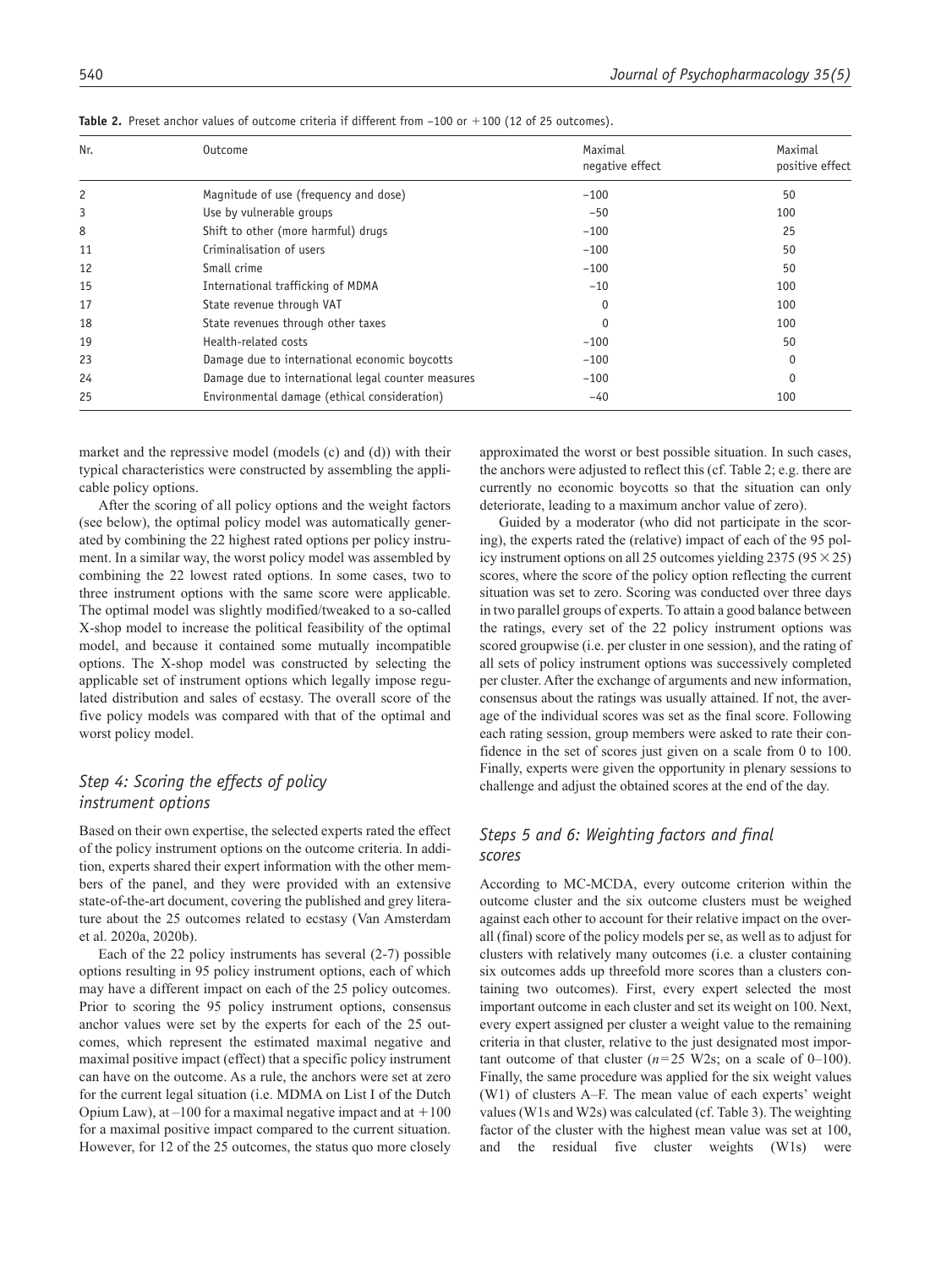| Cluster  |         | Outcome cluster                                    | W1 (as rated)    | W1(%)           |
|----------|---------|----------------------------------------------------|------------------|-----------------|
| Α        |         | Use                                                | 69               | 18              |
| B        |         | User health                                        | 100              | 26              |
| С        |         | Crime                                              | 89               | 24              |
| D        |         | Financial                                          | 36               | 10              |
| Е        |         | International                                      | 25               | $\overline{7}$  |
| F        |         | Environmental damage (ethical consideration)       | 58               | 15              |
| Sum A-F  |         |                                                    |                  | 100             |
| Nr.      | Cluster | Outcome criterion (cluster item)                   | W <sub>2</sub> a | Overall weightb |
| 1        | Α       | Prevalence in the general population               | 74               | 3.9             |
| 2        | Α       | Magnitude of use (frequency and dose)              | 100              | 5.3             |
| 3        | A       | Use by vulnerable groups                           | 96               | 5.1             |
| 4        | B       | Health harms                                       | 100              | 7.6             |
| 5        | B       | Health benefits                                    | 45               | 3.5             |
| 6        | B       | Social harms                                       | 69               | 5.3             |
| 7        | B       | Social benefits                                    | 47               | 3.6             |
| 8        | B       | Shift to other (more harmful) drugs                | 69               | 5.2             |
| 9        | B       | Drug quality and use information                   | 91               | 7.0             |
| 10       | B       | Stigmatisation of users                            | 72               | 5.5             |
| 11       | C       | Criminalisation of users                           | 76               | 5.2             |
| 12       | C       | Small crime                                        | 33               | 2.2             |
| 13       | C       | Organised crime related to MDMA                    | 100              | 6.8             |
| 14       | C       | Organised crime not related to MDMA                | 81               | 5.6             |
| 15       | C       | International trafficking of MDMA                  | 65               | 4.4             |
| 16       | C       | Targeting of vulnerable groups by organised crime  | 80               | 5.5             |
| 17       | D       | State revenue through VAT <sup>c</sup>             | 47               | 1.3             |
| 18       | D       | State revenues through other taxes                 | 41               | 1.1             |
| 19       | D       | Health costs                                       | 100              | 2.8             |
| 20       | D       | Crime costs                                        | 87               | 2.4             |
| 21       | D       | Costs due to environmental pollution               | 73               | 2.0             |
| 22       | E       | Damage to the Dutch Image                          | 51               | 1.0             |
| 23       | E       | Damage due to international economic boycotts      | 77               | 1.5             |
| 24       | E       | Damage due to international legal counter measures | 100              | 1.9             |
| 25       | F       | Environmental damage (ethical consideration)       | 100              | 4.4             |
| Sum 1-25 |         |                                                    |                  | 100             |

**Table 3.** Weighing factors (W1) of the six outcome clusters in the upper panel and the 25 outcome criteria with their mean weighing factor (W2) and their overall weighing factor ( $W1 \times W2$ ) in the lower panel.

aAs rated, but rescaled between 0 and 100.

 $b$ Overall weight factor based on W2  $\times$  rescaled W1 (for details, see Methods).

c In the EU, illegal goods, including illegal drugs, are not subject to VAT.

rescaled accordingly (related to 100). The mean W2 values were multiplied by the rescaled W1 of the corresponding cluster. Using the sum of the 25 W2 values, the overall weight factor of each outcome criterion (W1  $\times$  W2) was rescaled to proportions (sum of the 25 overall weight factors=100). The final scores per policy option were obtained by multiplying the option score by the corresponding overall weight factor (cf. Table 1). Summation of the 550 ( $22 \times 25$ ) weighted final option scores gives the overall score (final score) of the model.

# **Results**

According to MDMA's scheduling on List I of the Dutch Opium Law, the production, import, export, possession, advertising, trade and sales to consumers related to MDMA are currently prohibited in The Netherlands. Consumption of MDMA is not prohibited. The following issues related to MDMA have not been described in Dutch legislation: packaging requirements, age limit for users, price, quality requirements and management and licenses for sale.

The experts collectively rated the effect of the 95 policy instrument options on the 22 outcomes (*n*=2375 scores) and individually attributed a weight value for each of the 25 outcomes and the six outcome clusters. The mean values of the overall weighting factors are depicted in Table 3. Based on these final scores per policy option, the overall scores of the different policy models were obtained by summation of the appropriate 25 final scores (see below for results).

Obviously, the worst model and the optimal model reflect the bounds that all possible models will always fall between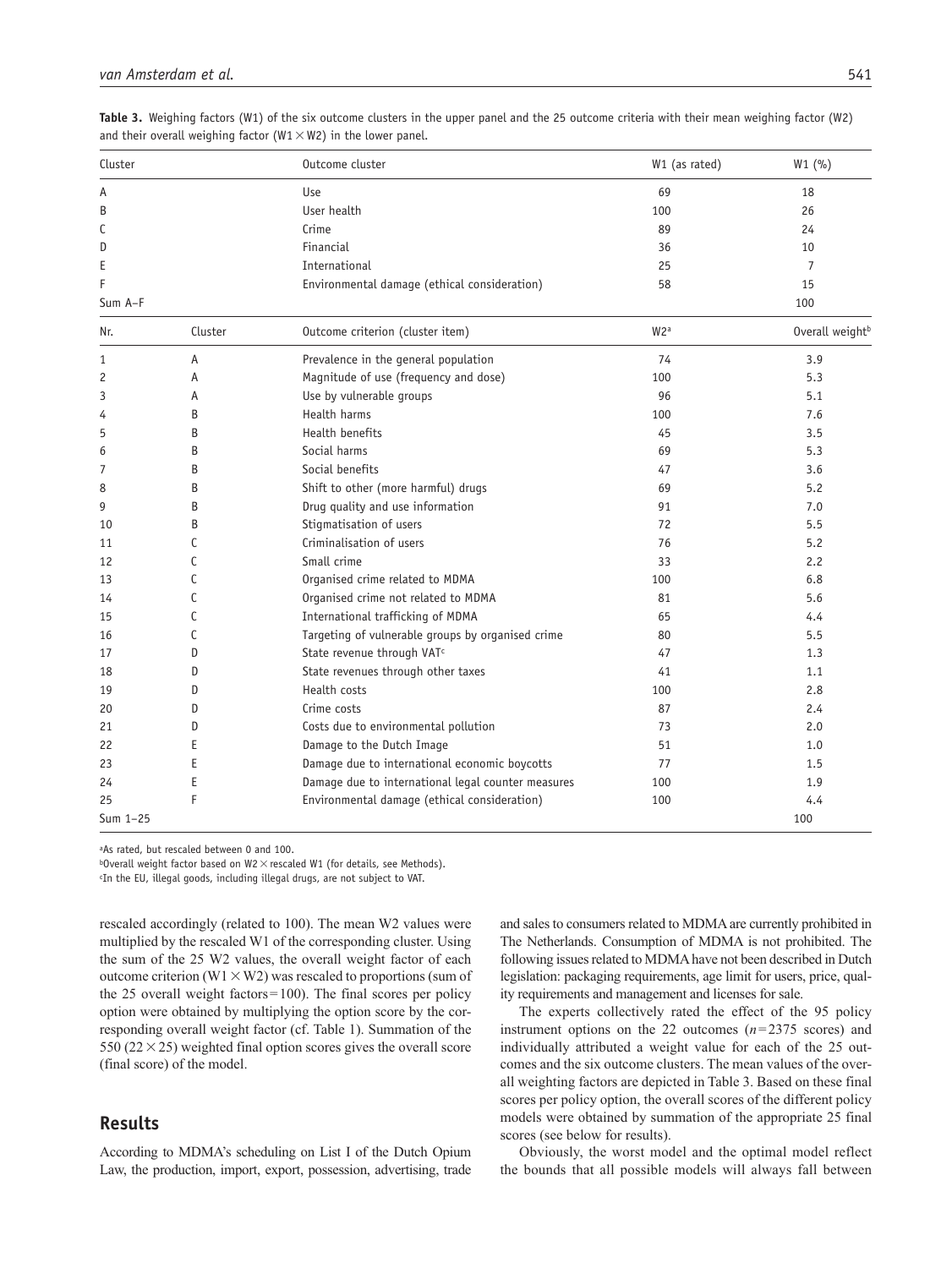| Instrument                       | Best instrument option                                                                              | Scorea      |
|----------------------------------|-----------------------------------------------------------------------------------------------------|-------------|
| Legal requirements for selling   | Only license holders may sell                                                                       | 1611        |
| Monitoring                       | Extensive                                                                                           | 1538        |
| Quality rules                    | Quality requirements are laid down by law                                                           | 1412        |
| Production                       | Similar to pharmaceutical legislation                                                               | 1161        |
| Health education                 | The government largely subsidises                                                                   | 1027        |
| Confiscation                     | More expertise and effort needed                                                                    | 914         |
| Sanctioning QA rules             | Violation is punished severely                                                                      | 907         |
| Sales to users                   | Regulated                                                                                           | 896         |
| Sales between companies          | Similar to pharmaceutical legislation                                                               | 881         |
| Punishable                       | Seller is punishable if not adhering to the age limit                                               | 729         |
| Health information               | Harm reduction                                                                                      | 609         |
| Packaging                        | 'Plain packaging' $+$ prevention message                                                            | 520         |
| Pricing policy for sale to users | A legally determined minimum price                                                                  | 435         |
| Age limit                        | No age limits                                                                                       | 290         |
| Advertising                      | All advertising is allowed                                                                          | 203         |
| Priority crime fighting          | Selective (high priority for serious MDMA-related crime, but low<br>priority for that of consumers) | 88          |
| Export                           | Export is legalised                                                                                 | 48          |
| Maximum penalty                  | Increase current maximum penalty                                                                    | 27          |
| International treaties           | Inter se                                                                                            | 5           |
| Control prevention policy        | Predominantly by prevention organisations                                                           | $\mathbf 0$ |
| Which government <sup>b</sup>    | National and regional government                                                                    | $\Omega$    |
| Possession                       | Tolerate user quantity                                                                              | $-29$       |
| Sum                              |                                                                                                     | 13,270      |

Table 4. The 22 policy instrument options that collectively lead to the optimal model (i.e. options giving the highest overall score for the 25 outcomes) and the improvement/deterioration compared to the current situation.

aA positive/negative number indicates an improvement/deterioration compared to the current situation. **bResponsible for prevention policy.** 

**Table 5.** The final overall score of six policy models, the optimal model and the worst possible model compared to the current situation (set as zero). Worst score (minimum score) was –7252.

| Policy model            | Overall score |
|-------------------------|---------------|
| Optimal (maximum score) | $+13,270$     |
| X-shop                  | $+12,834$     |
| Adapted coffee shop     | $+10,721$     |
| Coffee shop             | $+5,528$      |
| Free market             | $-2,244$      |
| Repressive              | $-2.778$      |

(i.e. the window). The higher the overall score, the better the model. The optimal (best possible) policy model scored 13,270 points higher/better than the current situation, which was set at zero (cf. Tables 4 and 5). The worst possible model scored 7252 points lower/worse than the current situation (cf. Table 5). Figure 2 shows the benefits of the optimal model per outcome compared to the current situation. In particular, the main benefits of the optimal model are gains in health and social benefits, better prevention of MDMA-related organized crime, as well as increased state revenues. These benefits are accomplished by selecting policy instrument options from those described in Table 4 (see Supplemental Table S2 for the 22 selected options), including legal requirements for selling ecstasy, monitoring and

quality requirements for ecstasy. In the worst possible model, certain policy instrument options had a strong negative impact on the overall score, whereas other options had little or no effect or even a small positive effect on the overall score (heat maps are available in the Open Science Framework repository for this project). In particular, repressive policy options such as 'possession prohibited', 'high priority for fighting serious crime', 'no subsidy for health education', 'abstinence as prevention perspective' and 'no monitoring' strongly decreased the overall score, indicating that – based on the available scientific evidence – experts rated those options as having a (very) negative impact on important outcomes.

In order to position the optimal model, the characteristics of the optimal model and two legal drug models in The Netherlands (the coffee-shop model and the adapted coffee-shop model) were compared in terms of policy instrument options and overall scores. The characteristics of the three policy models with their applicable instrument options are depicted in Supplemental Table S1. Table 5 depicts the overall score of the optimal model and the two legal policy models, and shows that the optimal model scores better than the adapted coffee-shop model and the coffee-shop model. The characteristics of the optimal model and the X-shop model are described in Table 6.

To accommodate both political feasibility and social acceptance of regulated ecstasy sales, the optimal model was slightly adjusted at six minor points to construct a new, a nearly optimal and a politically more feasible model: the X-shop model. Of the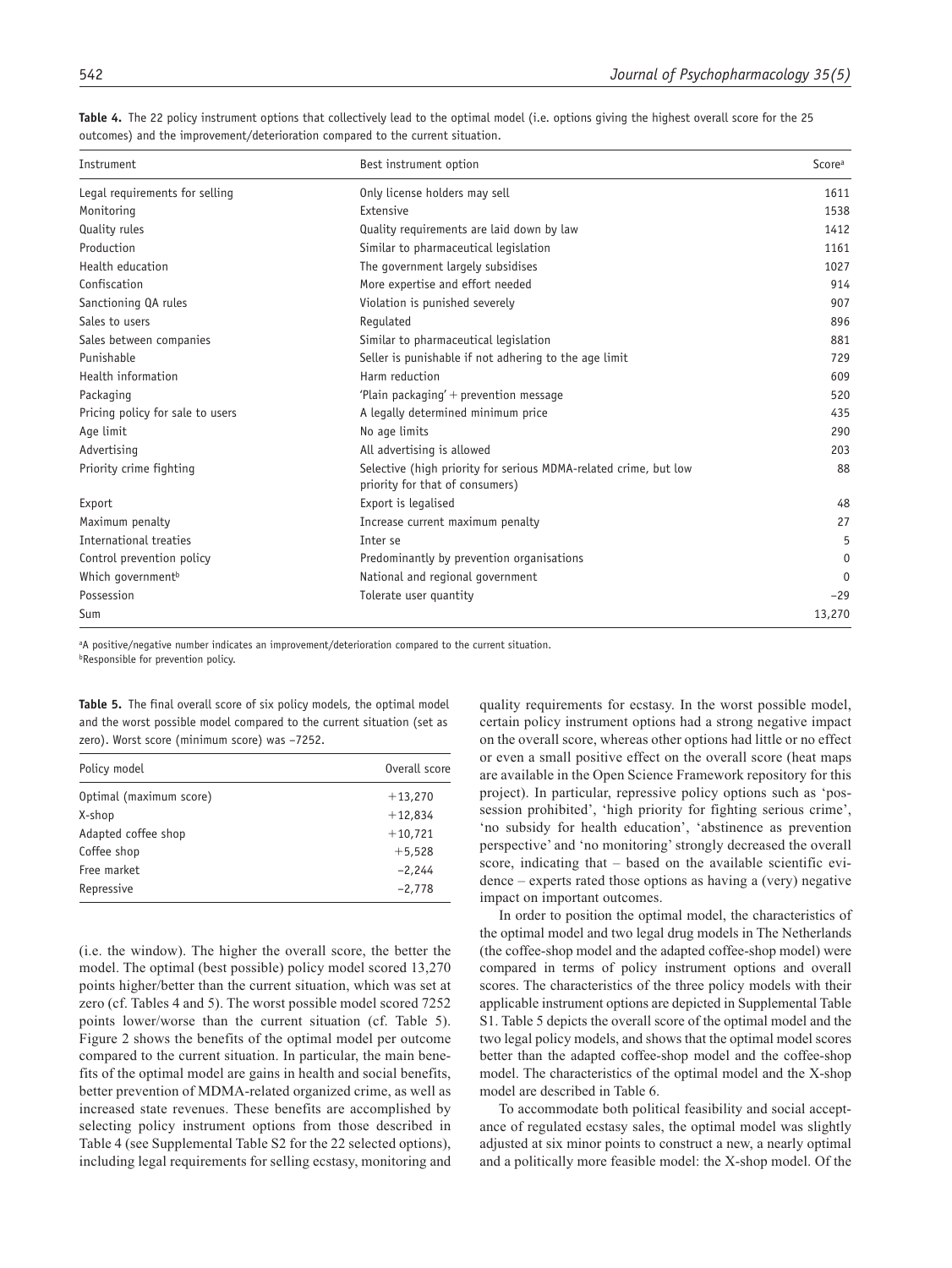

**Figure 2.** Effects of the optimal policy, consisting of the best-scoring policy instrument options, on the 25 outcomes.

**Table 6.** Characteristics of the optimal model and the X-shop model.

#### **Optimal model**

- Sales of MDMA to users is legally regulated, whereas that between companies complies with pharmaceutical legislation. Only license holders may sell MDMA to users. There are no user age limits, but MDMA must be sold at a fixed minimum price, 'plain' packaged with a prevention message and meet quality requirements as imposed by law; violation of QA rules is severely punished. Possession of a user quantity of MDMA is tolerated and all advertising is allowed.
- MDMA production is legalised but is subjected to licensing and production rules similar to pharmaceutical legislation.
- Fighting serious MDMA-related crime is prioritised (but low for consumers), whereby the current maximum penalty is increased and more expertise and effort is generated to confiscate illegitimately obtained properties. Export of MDMA is legalised and an inter se position for the new model within international drug treaties will be applied for.
- The national/regional government is responsible for the prevention policy and subsidises health education. Predominantly prevention organisations supply of information about health effects and is focused on harm reduction. Adverse effects of MDMA use will be extensively monitored.

#### **X-shop model**

Specifications deviating from the optimal model: (a) user quantity is legal and larger quantities tolerated, (b) all advertising is prohibited, (c) sales of MDMA to users is subjected to pharmaceutical legislation (d) age limit is 18 years, (e) export is illegal and (f) all governmental bodies are responsible for prevention policy.

six adjustments (see Supplemental Table S2), the change in the possession option from 'tolerate user quantity' to 'user quantity is legal and a large quantity is tolerated' and the advertising option from 'allowed' to 'prohibited' had the strongest negative impact on the overall score compared to the optimal model (decreases in overall score by 148 and 203 points, respectively). The other four adjustments, such as the sales to users option from 'regulated' to a 'pharmaceutical legislation regime' and the government responsible for prevention policy option from 'national/regional' to 'all governmental bodies', had much smaller effects on the overall score of the optimal model (see Supplemental Table S2 for a detailed description of the policy options of the X-shop model). Figure 3 summarizes the differences in outcomes between the X-shop model, the optimal model and the other four policy models at cluster level. It shows that the optimal model is superior at all cluster levels, except in some cases for international status. Furthermore, despite the six minor changes introduced, the scores at cluster level of the optimal model and X-shop model are virtually the same which is agreement with minor difference in overall score (cf. Table 5).

# **Sensitivity analyses**

Two types of sensitivity analyses were conducted to assess the robustness of the findings to changes in the scores and the weights that were employed. To explore the first, all the scores with a confidence rating lower than a given threshold were replaced by the highest possible score for each policy option, zero or the lowest possible score for each policy option. Next, we repeated this procedure stepwise with steps of 0.1 points for all confidence thresholds between 0 and 1. This procedure revealed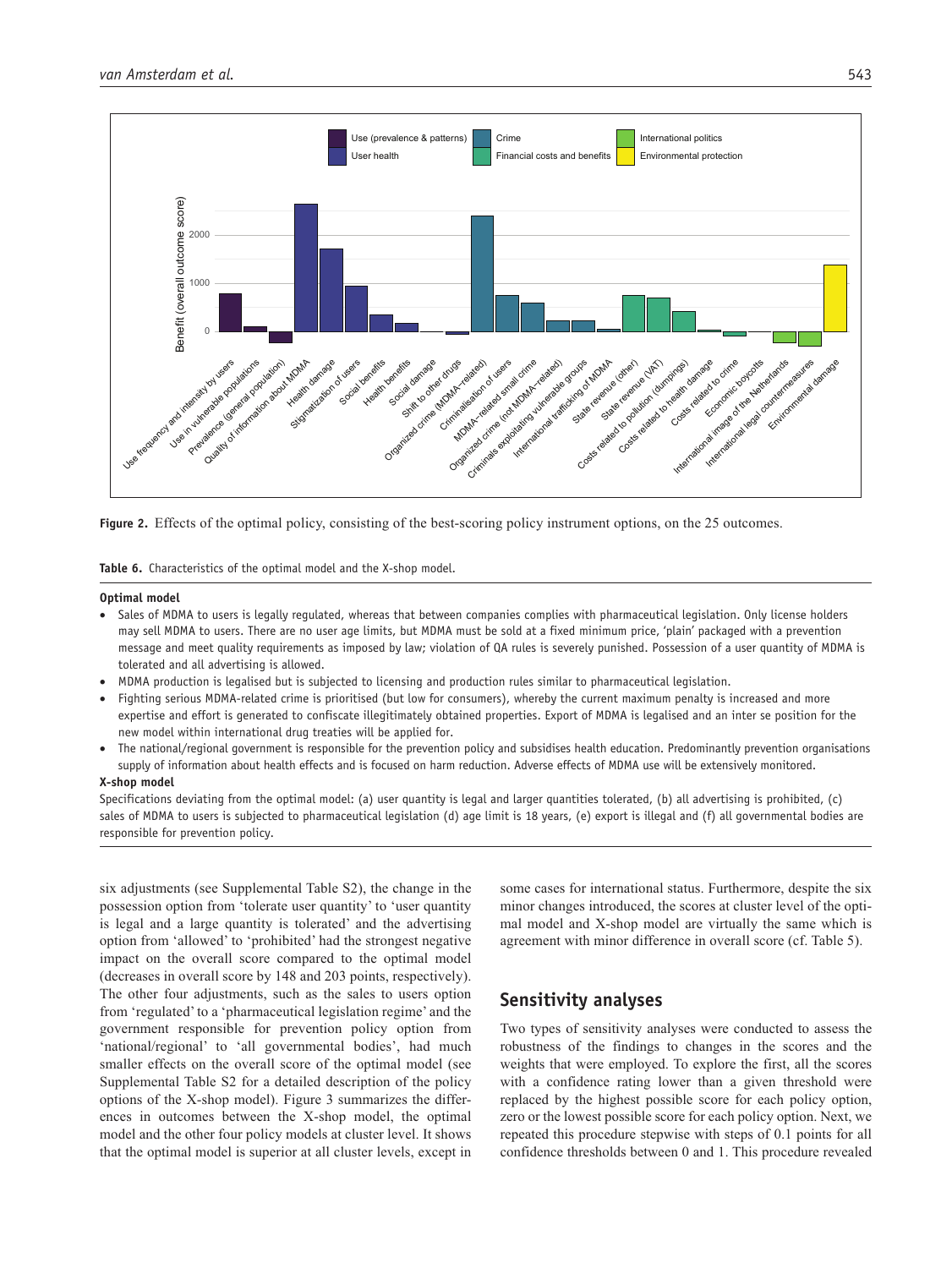

**Figure 3.** Effect of six policy models on the six cluster outcomes. Highest possible scores refers to the optimal model.

two clusters: a high scoring (better outcome) cluster containing the optimal model, the X-shop model, the coffee-shop model and the adapted coffee-shop model, and a low scoring (worse outcome) cluster containing the free market model and the repression model. The models sometimes changed rank order within their cluster when many estimates were replaced by the highest and lowest possible estimates, but the models in the high cluster never scored equal to or lower than models in the low cluster (and vice versa). Robustness against changes in weight factors was assessed by computing each model's scores using the weight values given by the experts individually instead of the average weights. As a result, the same stable clustering of the six models as described above in a "high" scoring and "low" scoring cluster was obtained, that is, the same stable clustering of the six models as described above was obtained when the weightings factors of each expert were applied. Inspection of the individual weighting factors shows that the experts ranked all six models in (virtually) the same way (cf. Supplemental Figures S1 and S2).

#### **Discussion**

The current MD-MCDA based on experts ratings of 95 policy options on 25 policy outcomes has led to the development and description of an optimal model with the overall best outcome as basis for a new and science-based MDMA policy in The Netherlands. The optimal model proposes regulated MDMA sales and predicts decrements in health harms, MDMA-related organized crime and environmental damage, as well as increments in state revenues, quality of MDMA products and user information. The optional model was then slightly modified into the X-shop model – a model that is considered to be politically more feasible and will presumably lead to health and social benefits, although with a minor increase in the prevalence of use. Presumably, user health is most improved by legal obligations to formulate legal requirements for selling ecstasy, to monitor and

to control the quality of ecstasy pills (cf. Table 4). Another important element of the optimal model is the firm decrease in the level of MDMA-related organised crime (cf. Figure 2). The latter is crucial to obtain societal and political support from the so-called law-and-order political parties that value reductions in crime highly, in particular crime intertwined with Dutch ecstasy production and consumption. Furthermore, the proposed X-shop model provides – based on the ratings given in the assessment – better protection of vulnerable users, although the incrimination of users will slightly increase due to stricter regulation under the optimal regime. According to the proposed X-shop model, the prevalence of ecstasy use will slightly increase because of the higher availability and the implicit governmental legitimation of ecstasy use. On the other hand, better pill quality rules and improved health education will in our view counterbalance the slight increase in ecstasy use and lead to a safer use of ecstasy with an overall reduction in adverse health effects. Moreover, the seven outcome criteria in the cluster 'user health' collectively indicate a profound improvement in user's benefits and risks compared to the current situation (cf. Figure 3). Despite a slight increase in prevalence of use, an increase in the level of ecstasy dependence is not expected mainly because of the low dependence potential of ecstasy (Alderliefste and Damen, 2018; EMCDDA, 2019; Van Laar et al., 2019). A specific advantage of regulated ecstasy sales in the X-shop model is the modest generation of state revenues consisting of VAT, income tax, fees of license holders and excise duties. More relevant, however, are the financial benefits resulting from a reduction in costs of health care, environmental pollution and crime, including lower expenses for drug enforcement (see below).

The optimal model includes the inter se option for treaty modification, as provided by Article 41 of the 1969 Vienna Convention on the Law of Treaties. The inter se modification is a procedure specifically designed to find a balance between treaty regime stability and the need for change in the absence of consensus,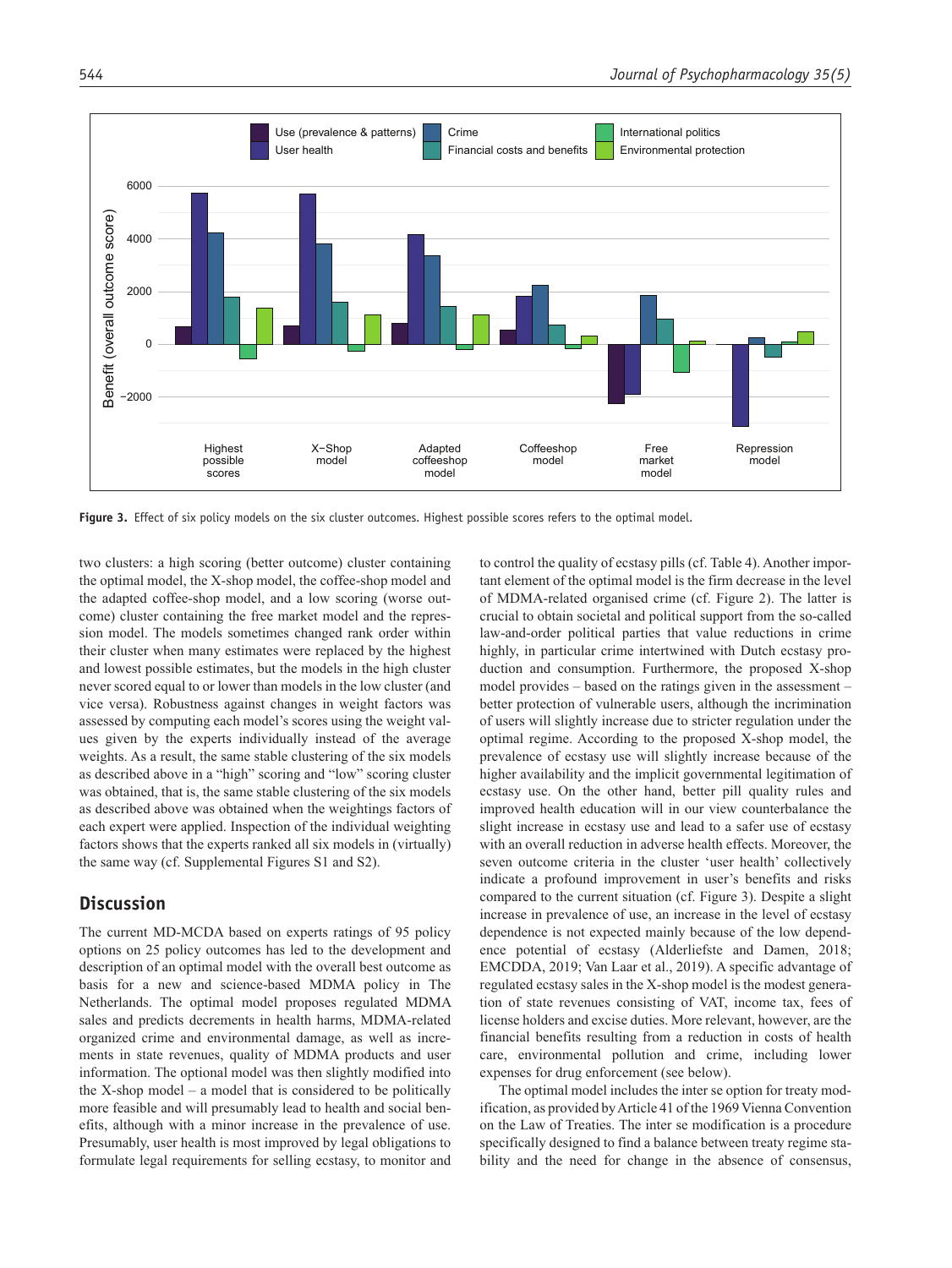whereby a group of two or more like-minded states could reach agreements among themselves that permit the production, trade and consumption of scheduled substances for non-medical and non-scientific purposes, while minimising the impact on other states and on the goals of the drug conventions (Boister and Jelsma, 2018). Following international consultations and negotiations through the inter se option, neighboring countries may implement comparable legislation. Legal producers in The Netherlands can then supply high quality MDMA products to consumers in those countries (and vice versa). The more countries adapting such legislation, the more effectively MDMArelated organised crime is sidelined. One of the proposed elements of the optimal model is more efficient confiscation of goods and finances obtained by the illegal production of and trade in MDMA, including better coordination with foreign partners. An even more important element of this regime is prioritisation of fighting crime intertwined with the production of and trade in MDMA. However, it is beyond the scope of this investigation to outline initiatives in the frame of more efficient and smarter investigation methods in drug enforcement. Moreover, a number of innovative targets have already been mentioned by the Minister of Finance and the Minister of Justice and Security in their letter to the Dutch parliament describing initial contours of the broad-based offensive against organized, subversive crime (Dutch Government 2019a, 2019b, 2019d).

### **Strengths and limitations**

The main strength of the current study is that the expert panel consisted of experts from a broad range of expertise domains. Their specific expertise was extended by supplying them with an extensive state-of-the-art literature review about ecstasy, covering all outcome criteria (Van Amsterdam et al., 2020a, 2020b). Moreover, rating of the policy options was performed in an efficient manner using a structured decision-making model with a broad range of policy instruments and outcomes as the building blocks for a revised national ecstasy policy model. Compared to some other consensus models, the current approach is fully transparent. The judgements and weights currently used by the expert panel can be varied, so that the effects of theses variations on the outcome (best model) can be easily tested (a publicly available website fully disclosing the data facilitates such testing). Moreover, the sensitivity analyses performed indicated the high robustness of the outcomes. For instance, the outcomes of the current MD-MCDA exercise were robust against (extreme) changes in judgements and weights. The main limitation of this project is the selection of the experts and their individual assessments, both of which may suffer from subjectivism that arises from personal, ethical and/or political views. However, the impact of this potential bias has been mitigated by (a) deliberately including experts from law enforcement agencies and experts with a relatively conservative attitude towards the liberalisation of drug laws, and (b) regularly challenging the experts during the rating sessions to give science-based arguments for their rating. Furthermore, the selection of policy instruments and outcomes was not idiosyncratic but rather based on previous studies on similar issues (Nutt et al., 2007, 2010; Rogeberg et al., 2018; Van Amsterdam et al., 2015a, 2015b). Finally, sensitivity analyses showed that the outcomes of the current MD-MCDA are robust and independent of both the uncertainty of the ratings and any extreme position(s) taken by individual experts. Therefore, we believe that the proposed models represent the currently most adequate evidence-based estimation of benefits and risks of different national ecstasy policies, including The Netherlands and other countries.

## **Conclusion**

Using MD-MCDA, the optimal MDMA policy model, as well as its slightly fine-tuned variant (i.e. the X-shop model), can serve as a new initiative to adjust the legal basis of the Dutch MDMA policy because it predicts a major health benefit and takes into account the current criminal burden. Given the robustness of these models, it is likely that this will also be true for the MDMA policy in other countries.

#### **Acknowledgements**

These results have been obtained thanks to the experts who have carried out their work with great dedication, expertise and enthusiasm. Without them, this result would not have been achieved. Finally, we are thankful to Sarah Graman and Tom Bart for their secretarial support, Dirk Korf and Raimond Dufour for moderating the sessions, and Larry Phillips for his expert advice on designing the MD-MCDA model. All materials, scripts, data and output generated in this project are available on the Open Science Framework repository for this project at:<https://osf.io/pw4gh>

#### **Declaration of conflicting interests**

The authors declared no potential conflicts of interest with respect to the research, authorship and/or publication of this article.

#### **Funding**

The authors received no financial support for the research, authorship and/or publication of this article.

#### **ORCID iDs**

Jan van Amsterdam D <https://orcid.org/0000-0002-8847-4387> Gjalt-Jorn Ygram Peters D <https://orcid.org/0000-0002-0336-9589> Joost J Jacobus Breeksema D <https://orcid.org/0000-0002-8787-4610> Judith Noijen <https://orcid.org/0000-0003-0684-2527> Raoul Koning **D** <https://orcid.org/0000-0003-1833-5696>

#### **Supplemental material**

Supplemental material for this article is available online.

#### **References**

- Alderliefste GJ and Damen J (2018) Partydrugsgerelateerde klachten. *Huisarts Wetenschap* 61: 44–47.
- Boister N and Jelsma M (2018) Inter se modification of the UN drug control conventions: an exploration of its applicability to legitimise the legal regulation of cannabis markets. *Int Commun Law Rev* 20: 457–494.
- Commission Knottnerus (2018) Advisory committee experiment closed cannabis chain, chaired by A. Knottnerus. An experiment with a closed cannabis chain. Available at: <https://tinyurl.com/tx7mo2q> (accessed 24 June 2020).
- Dutch Government (2019a) F. Grappenhuis, Ministry of Justice and Security. Outlines of the offensive against organised, subversive crime. Available at: <https://tinyurl.com/rx5djrj>(accessed 25 January 2020).